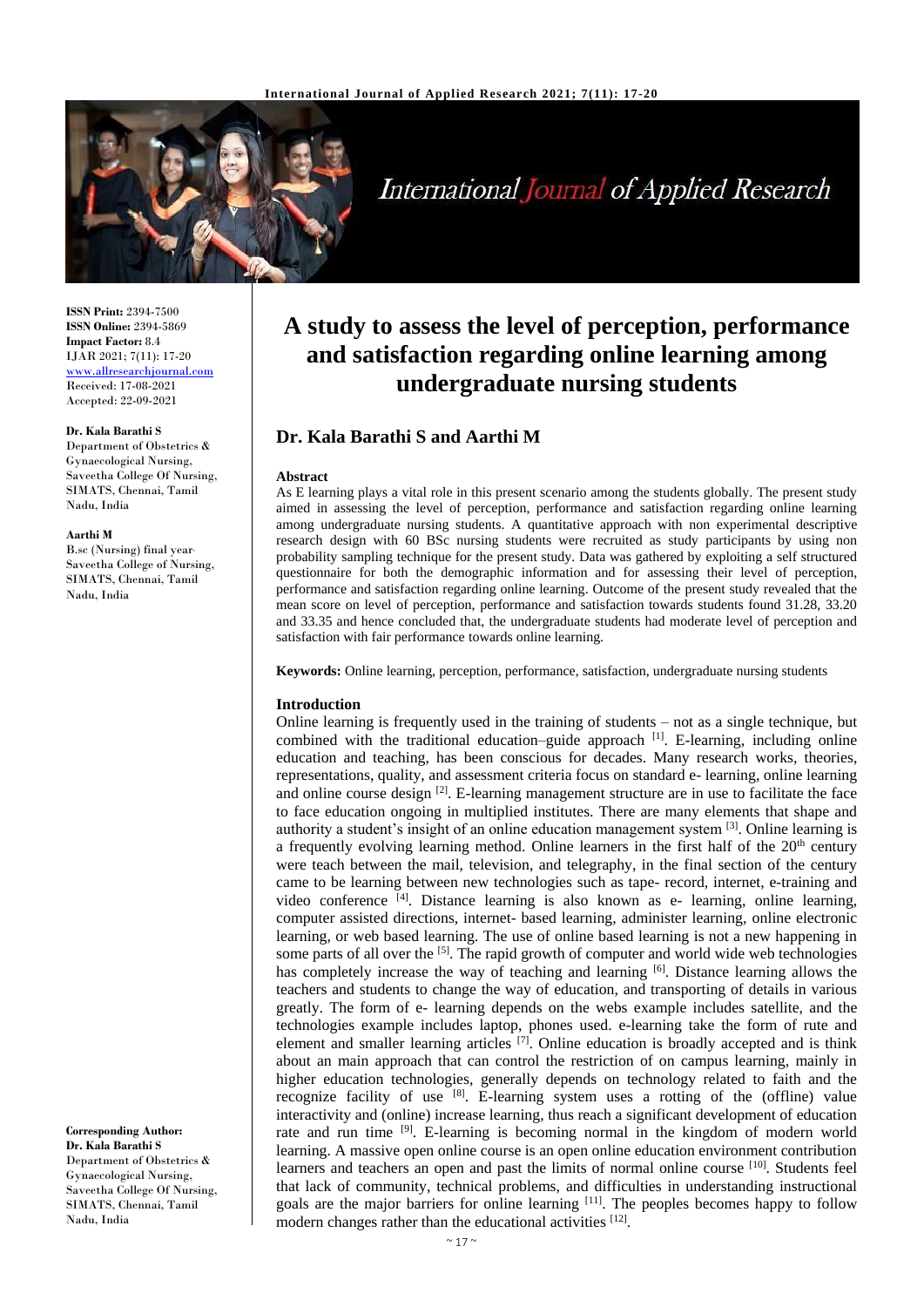Students and teachers consider e-learning technology as a positive part of their learning system [13]. Development and modification of traditional educational courses for e learning delivery consists a number of chance for both the educational institution and prospective students [14]. Online learning also increase to learning extra classroom activity for student as well. Therefore the objective was to assess the current level of students perception, performance and satisfaction towards online learning among undergraduate nursing students and to find out the association between level of perception, performance and satisfaction towards online learning among undergraduate nursing students with their selected demographic variables.

#### **Materials and methods**

A quantitative approach with non experimental descriptive research design was adopted for the present study. After obtaining ethical clearance from the institutional ethical committee (IEC) of Saveetha Institute Of Medical And Technical Sciences (SIMATS) and a formal permission from the administrative head of Saveetha College Of Nursing, the main study was conducted. A total of 60 undergraduate nursing students who met the inclusion criteria were recruited as the study participants by using non probability convenience sampling technique. The inclusion criteria for the study participants were undergraduate nursing students between the age group of17-21 years using smart phones with ample internet connections and are attending the online classes regularly, willing to participate and can read, write and understand English and Tamil. The exclusion criteria includes undergraduate nursing students residing in the locality with poor net work connections and are not available during the study period. The study purpose was explained by the investigator to each of the study participant and a written informed consent was obtained from them. The demographic data and current level of student's perception, performance and satisfaction towards online learning were gathered by exploiting a self-

structured questionnaire and the collected data were tabulated, analysed by using descriptive and inferential statistics.

#### **Results and discussion**

# **Section A: Demographic characteristics**

Among 60 study participants majority of undergraduate nursing student's 30 (50%) were aged between 19 to 20 years. With regards to gender, 39(65%) were female. With regards to religion 38(63.3%) were Hindus. With regards to undergoing nursing undergraduate courses 42 (60%) were third year students. With regards to previous information 36(60%) received updates through social media.

#### **Section B: Current level of perception, performance and satisfaction towards online learning among undergraduate nursing students**

Undergraduate nursing student's current level of perception towards online learning revealed that 42(70%) had moderate perception, 10 (16.7%) had poor perception and 8(13.3%) had good perception (Table:1 & Figure :1). The outcome on current level of performance towards online learning 44(73.3%) had fair performance, 13(21.7%) had good performance and 3(5%) had poor performance (Table:2 & Figure :2).The findings on current level of satisfaction 44(73.3%) had moderate satisfaction, 12(20%) had high satisfaction and 4(6.7%) had low level of satisfaction towards online learning. (Table:3 & Figure :3).

**Table 1:** Frequency and percentage distribution on current level of perception towards online learning among undergraduate nursing students

| <b>Current Level of</b><br><b>Perception</b> | <b>Frequency</b><br>(Nos) | Percentage<br>$\frac{1}{2}$ |
|----------------------------------------------|---------------------------|-----------------------------|
| Poor $(\leq 50\%)$                           |                           | 16.7                        |
| Moderate $(51 - 75%)$                        |                           |                             |
| Good $(< 75\%)$                              |                           |                             |





**Fig 1:** Percentage Distribution On Current Level Of Perception Towards Online Learning Among Undergraduate Nursing Students

The present study findings is supported by a study conducted by Michal Baczek, (2021) aiming in assessing the perception level among students towards online learning during this COVID 19 pandemic. The study results concluded that, out of 804 samples, 451(56%) were good,

337 (42%) moderate, 16 (2%) poor [1]. Hence, it was concluded that, there is a need to implement various teaching methods while conducting online learning for the students.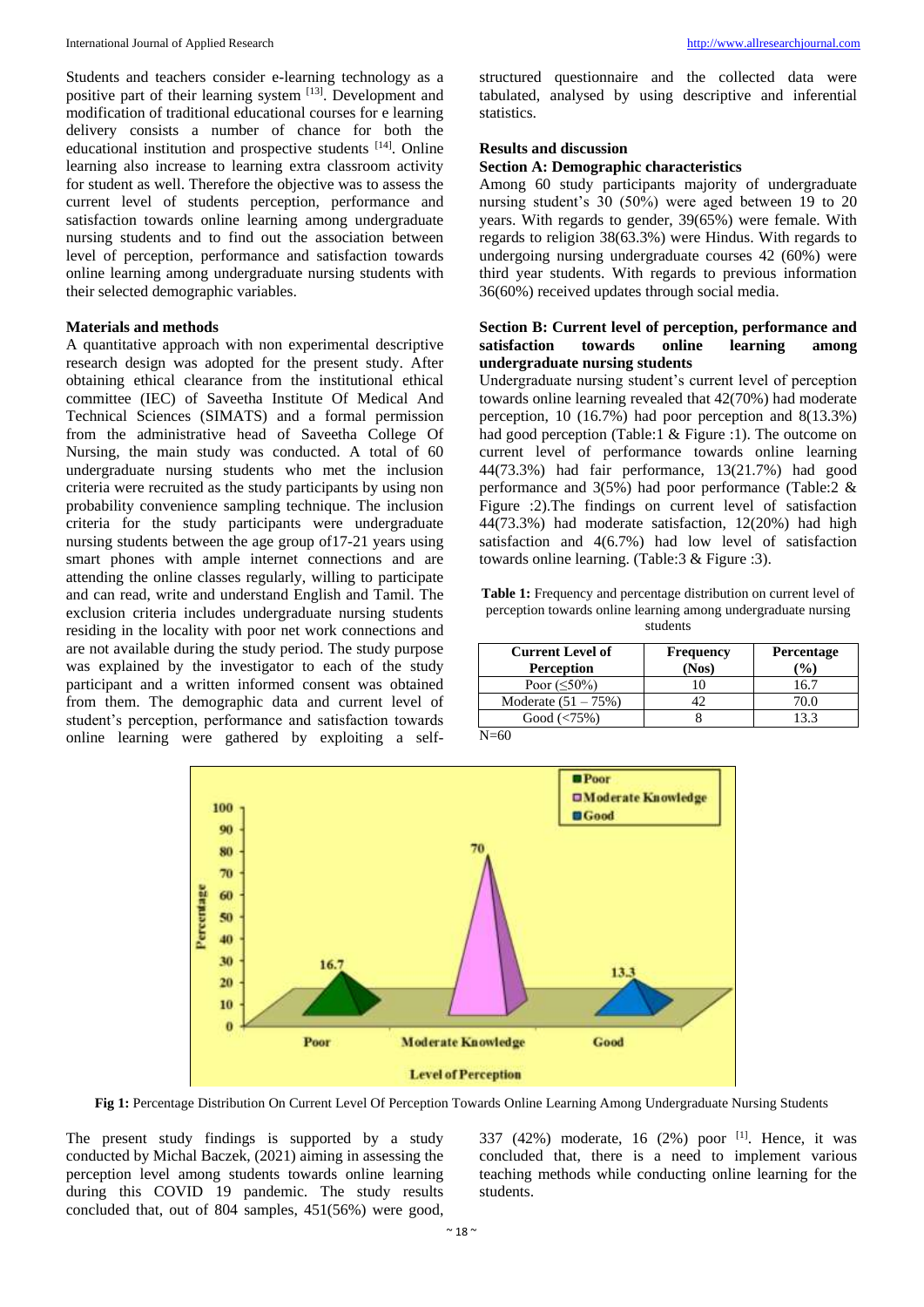**Table 2:** Frequency and percentage distribution on current level of performance towards online learning among undergraduate nursing students.

| <b>Current Level of Performance</b> | <b>Frequency</b> (Nos) | Percentage $(\% )$ |
|-------------------------------------|------------------------|--------------------|
| Poor $( \leq 50\%)$                 |                        |                    |
| Fair $(51 – 75%)$                   | 44                     | 73.3               |
| Good ( >75%)                        |                        | 21 Z               |
| $(N=60)$                            |                        |                    |



**Fig 2:** Percentage Distribution On Current Level Of Performance Towards Online Learning Among Undergraduate Nursing Students

The present study findings is supported by a study conducted by Ryan micheal F Oducado, Homelo V. Estoque (2021) aiming in assessing the undergraduate nursing students stress, satisfaction and academic performance towards online learning. The study results concluded that, out of 108 study participants 40 (37%) were poorly performed, 54(50%) were performed fairly and 10(9.3%) were good performance [15]. Hence, it was concluded that, the students performance was fair during online learning.

**Table 3:** Frequency and percentage distribution on current level of satisfaction towards online learning among undergraduate nursing students  $N = 60$ 

| <b>Current Level of</b><br><b>Satisfaction</b> | <b>Frequency</b><br>$($ Nos $)$ | <b>Percentage</b><br>$\mathcal{O}_0$ |
|------------------------------------------------|---------------------------------|--------------------------------------|
| Low $(<50\%)$                                  |                                 |                                      |
| Moderate $(51 - 75%)$                          |                                 | 73.3                                 |
| $(< 75\%)$                                     |                                 |                                      |



**Fig 3:** Percentage distribution on current level of satisfaction towards online learning among undergraduate nursing students

The present study finding is supported by a study conducted by Ence Surahman (2020) aiming in assessing student's level of satisfaction towards the quality on online learning

during the COVID 19 pandemic. The study results concluded that, out of 224 samples the 19% were very satisfied, 41% were satisfied, 30% were dissatisfied, 10%